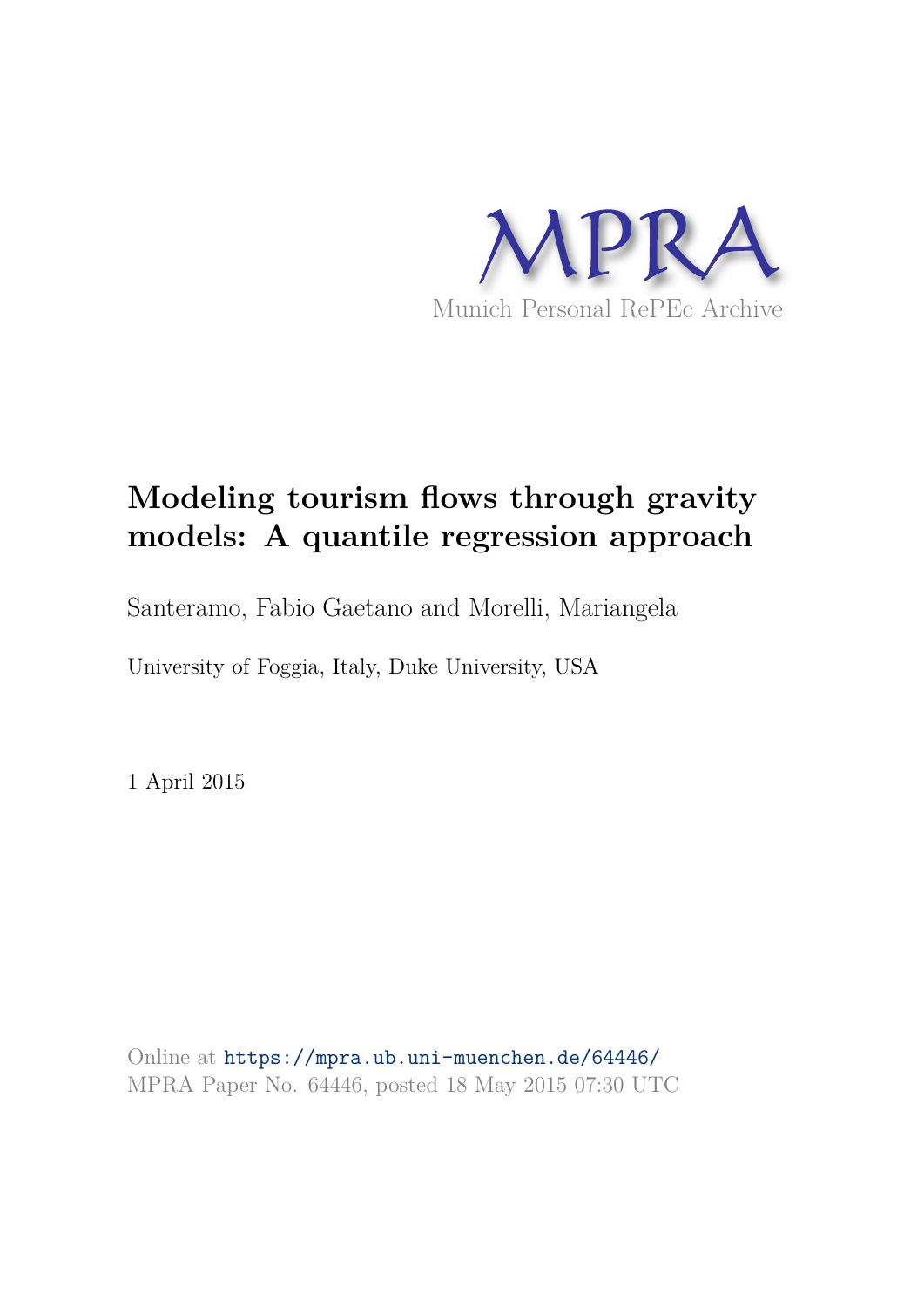| $\mathbf{1}$                                                                           | <b>Modeling tourism flows through gravity models:</b>                                                                                                                                                                                                                                                                                                             |
|----------------------------------------------------------------------------------------|-------------------------------------------------------------------------------------------------------------------------------------------------------------------------------------------------------------------------------------------------------------------------------------------------------------------------------------------------------------------|
| $\overline{2}$                                                                         | A quantile regression approach                                                                                                                                                                                                                                                                                                                                    |
| 3                                                                                      |                                                                                                                                                                                                                                                                                                                                                                   |
| $\overline{4}$<br>5                                                                    | Santeramo Fabio Gaetano<br>University of Foggia                                                                                                                                                                                                                                                                                                                   |
| 6<br>$\tau$<br>8                                                                       | Morelli Mariangela<br><b>Duke University</b>                                                                                                                                                                                                                                                                                                                      |
| 9                                                                                      |                                                                                                                                                                                                                                                                                                                                                                   |
| 10                                                                                     |                                                                                                                                                                                                                                                                                                                                                                   |
| 11                                                                                     | <b>Abstract</b>                                                                                                                                                                                                                                                                                                                                                   |
| 12                                                                                     | Gravity models are widely used to study tourism flows. The peculiarities of the segmented                                                                                                                                                                                                                                                                         |
| 13                                                                                     | international demand for agritourism in Italy is examined by means of novel approach: a panel data                                                                                                                                                                                                                                                                |
| 14                                                                                     | quantile regression. We characterize the international demand for Italian agritourism with a large                                                                                                                                                                                                                                                                |
| 15                                                                                     | dataset, by considering data of thirty-three countries of origin, from 1998 to 2010. Distance and                                                                                                                                                                                                                                                                 |
| 16                                                                                     | income are major determinants, but we also found that mutual agreements and high urbanization                                                                                                                                                                                                                                                                     |
| 17                                                                                     | rates in countries of origin are associated with larger flows of incoming tourists.                                                                                                                                                                                                                                                                               |
| 18<br>19<br>20<br>21<br>22<br>23<br>24<br>25<br>26<br>27<br>28<br>29<br>30<br>31<br>32 | KEYWORDS: Flows, Arrivals, Agritourism, Gravity, PPML, Quantile Regression<br><b>JEL: L83, Q17, F22</b><br><b>Corresponding author:</b><br>Fabio Gaetano Santeramo<br>University of Foggia<br>Via Napoli 25, 71100, Foggia, Italy<br>Email: fabiogaetano.santeramo@gmail.com                                                                                      |
| 33<br>34<br>35<br>36<br>37                                                             | A revised version of the present paper has been accepted for publication in Current Issues in Tourism.<br>Suggested citation: Santeramo, F.G., Morelli, M. (2015) Modeling tourism flows through gravity<br>models:<br>quantile<br>Tourism.<br>regression<br>approach.<br>Current<br><b>Issues</b><br>in<br>A<br>Doi:<br>dx.doi.org/10.1080/13683500.2015.1051518 |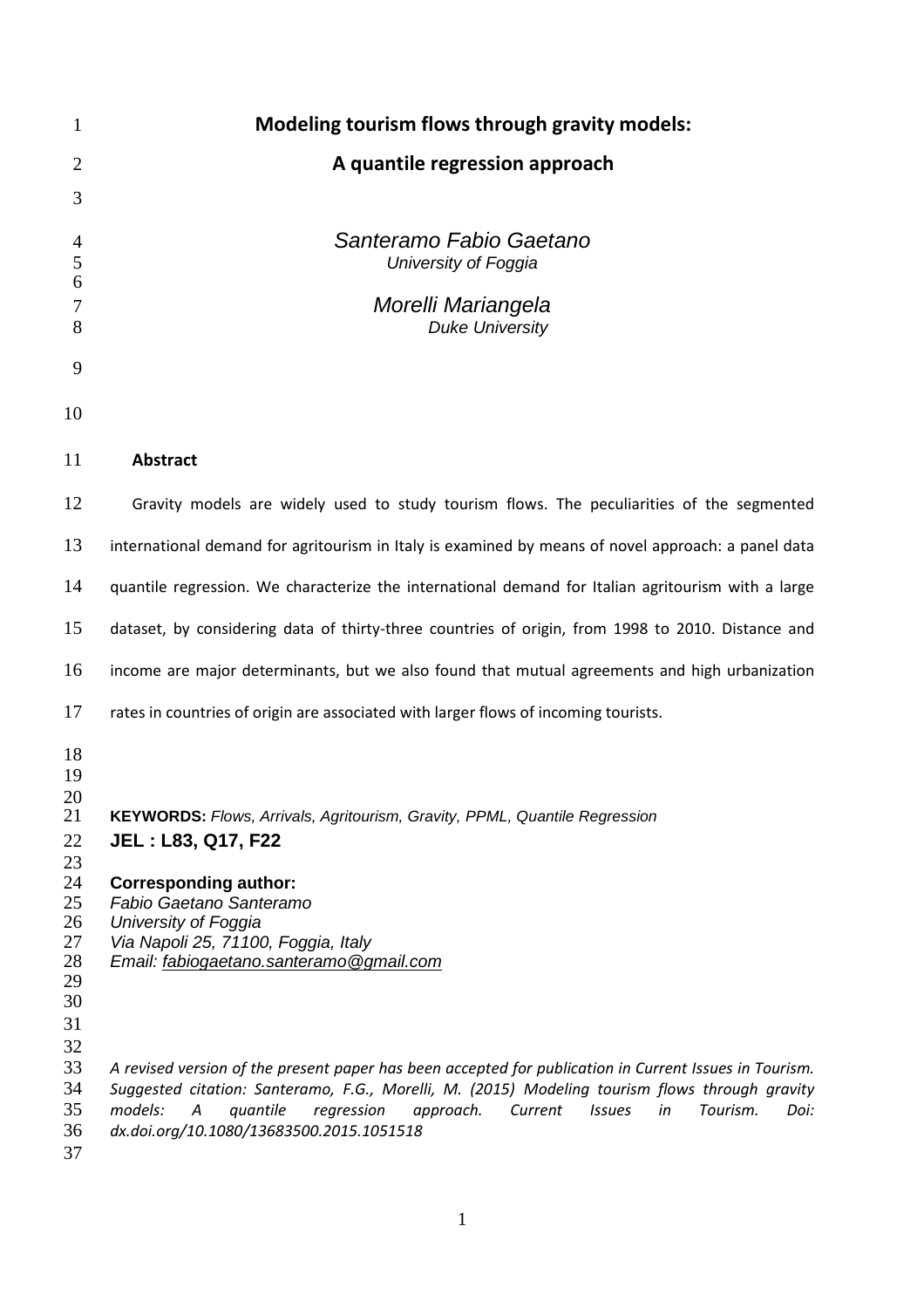#### **Modeling tourism flows through gravity models: A quantile regression approach**

# **Introduction**

The changing scenario of the tourism sector has both encouraged the demand for agritourism at national and international level (Santeramo, 2015), and catalyzed the expansion of the supply of agritourism (Barbieri & Mshenga, 2008). During the last decade, the number of foreign visitors in Italian agritourism has increased by two hundred percent 8 and, more than one third of tourists hosted by Italian farmhouses are of foreign nationality (ISTAT, 2010). The international demand for Italian agritourism is very heterogeneous, although the main partners (Germany, United Kingdom, USA, Netherlands, France, Switzerland) account for eighty percent of the total international demand of agritourism in Italy (ISTAT, 2010).

Gravity models are commonly used to study tourism flows (Khadaroo & Seetanah, 2007; Fourie & Santana-Gallego, 2011; Massidda, Etzo, & Piras, 2015), although recent advances in econometric modeling have broadened the set of results that can be derived through gravity-type analysis (Hall, 2012). We propose to estimate quantile regression (Koenker, 2005) to study demand segmentation.

Following a preliminary study conducted by Santeramo (2015) on the international demand for Italian agritourism, we provide numerous further insights. We disentangle the determinants for incoming tourists to visit Italy and, in particular, to choose Italian 21 agritourism. Moreover, we take into account both arrivals and durations of stay in order to 22 achieve a broader picture of the phenomenon. Finally, we explore how Italian agritourism may satisfy different segments of the international demand.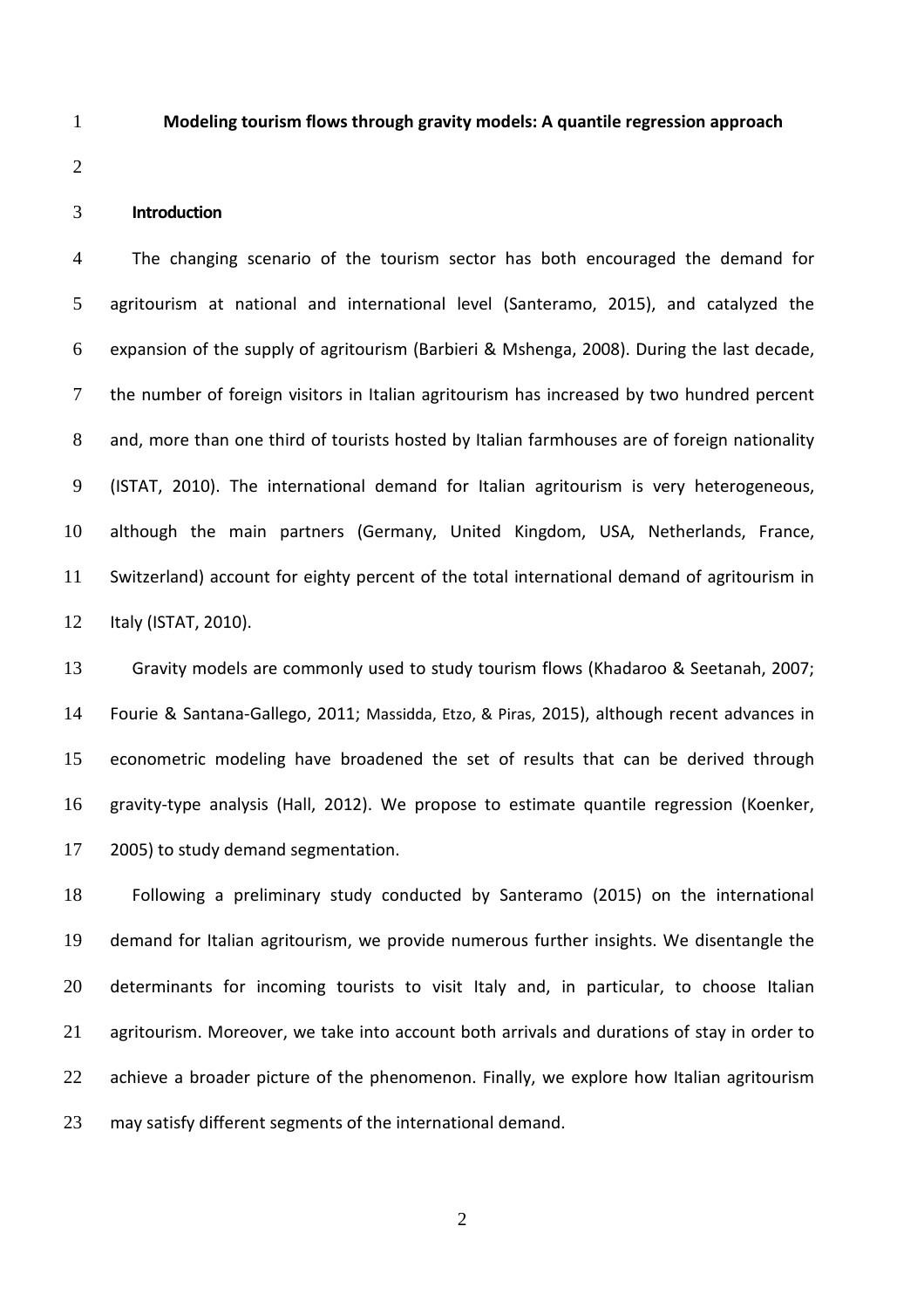## 1 *The empirical analysis*

2 According to the gravity model, the bilateral volume of flows among countries is 3 proportional to the "mass" of the countries (e.g. Gross Domestic Product per capita), and 4 inversely related to their respective distance:

5 (1) 
$$
\ln X_{ij} = \alpha_0 + \alpha \ln Y_i + \beta \ln Y_j - \gamma \ln D_{ij} + \epsilon_{ij}
$$

6 where G is a scale factor,  $X_{ij}$  represents the trade or migration flow,  $Y_i$  and  $Y_j$  proxy the 7 economic masses of country of origin (i) and country of destination (j), and  $D_{ii}$  is the distance 8 between the two countries. We follow Silva and Tenreyro (2006) to account for zero flows 9 and heteroskedasticity in the error term; hence we adopt a pseudo-Poisson Maximum 10 Likelihood estimator (PPML), with the following set of first-order conditions:

11 (2) 
$$
\sum_{i=1}^{k} (X_k - \exp(Z_k \hat{\alpha})) = 0
$$

12 where  $X_k$  represents trade flows,  $Z_k$  is the full vector of explanatory covariates,  $\exp\left(Z_k\hat{\alpha}\right)$ 13 is the expected value of  $X_k$ conditional on covariates (i.e.  $E[X_k|Z_k]$ ). Wooldridge (2002, p. 14 676) argues that PPML  $Z_k$  is consistent if the conditional mean is correctly specified, that is if  $15$   $E[X_k|Z_k] = \exp(Z_k\hat{\alpha})$  holds. The property applies regardless of the count data adopted. 16 We also introduce a relatively novel approach by estimating gravity-type models through 17 quantile counts regression techniques (Machado & Silva, 2005). Standard linear regression 18 techniques synthesize the average relationship among dependent and independent 19 variables, based on the conditional mean function $E[X_k|Z_k]$ . Such a relationship is able to 20 provide a narrow view: we might be interested in describing the relationship at different 21 a points in the conditional distribution  $X_k$ . For instance, the median function  $Q_q[X_k|Z_k]$ 22 describes the relationships at the median point (or 50th percentile, or quantile Q2), of the 23 empirical distribution. Moreover, the quantile regression can be used to model conditional 24 quantiles of the joint distribution of  $X_k$  and  $Z_k$  at selected quantiles. A further advantage is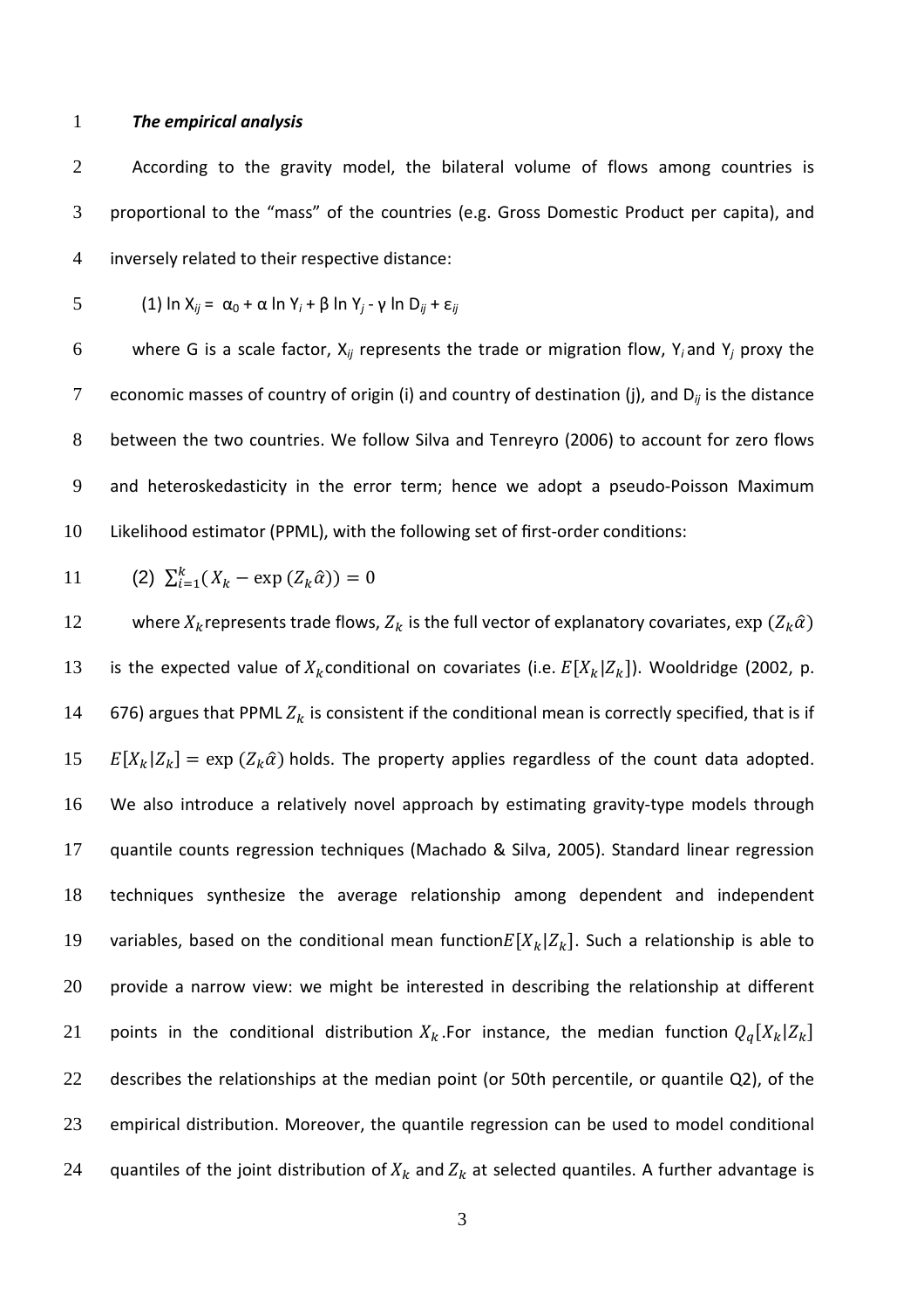that quantile regression is more robust to outliers than least squares regression, and does 2 not rely on assumptions of the parametric distribution of the error process. Finally, the quantile regression estimator is asymptotically normally distributed (Koenker, 2005). Finally we test for statistical differences in quantile coefficients: p-values smaller than 0.1 indicate that the relationship is different for small, median, and large tourist flows. Intuitively this implies that policy makers should pay attention in differentiating marketing campaigns 7 based both on the intrinsic characteristics of the country and on the observed tourist flows<sup>a</sup>. To the best of our knowledge, this is the first empirical application of quantile regression in tourism economics.

The model has been applied to a data-set on touristic flows from 1998 to 2010 for thirty-three countries of origin: we account for more than ninety percent of the total agritourism flows to Italy. The dependent variable is the number of arrivals of foreigners to Italian agritouristic structure. The data was extracted from the database of the Italian Institute of Statistics (ISTAT). The total number of agritouristic structures and the number of beds are accurate proxies of the supply. The gross domestic product at purchasing power parity per capita, expressed in current U.S. dollars, was extracted from the World Economic Outlook Database of International Monetary Fund. Data for population, in millions of habitants, was obtained from the FAO database. The geographical distance among capitals, expressed in kilometers, is computed using the Haversine formula and coordinates extracted from the CIA's The World Factbook. Descriptive statistics are reported in table 1.

## 21 < TABLE 1 ABOUT HERE >

22 As total GDP may overestimate the effect of the Italian supply for tourism, we have 23  $\,$  proxied it with the number of touristic and agritouristic structures<sup>b</sup>. We expect a positive relationship with the number of arrivals and the total duration of stay.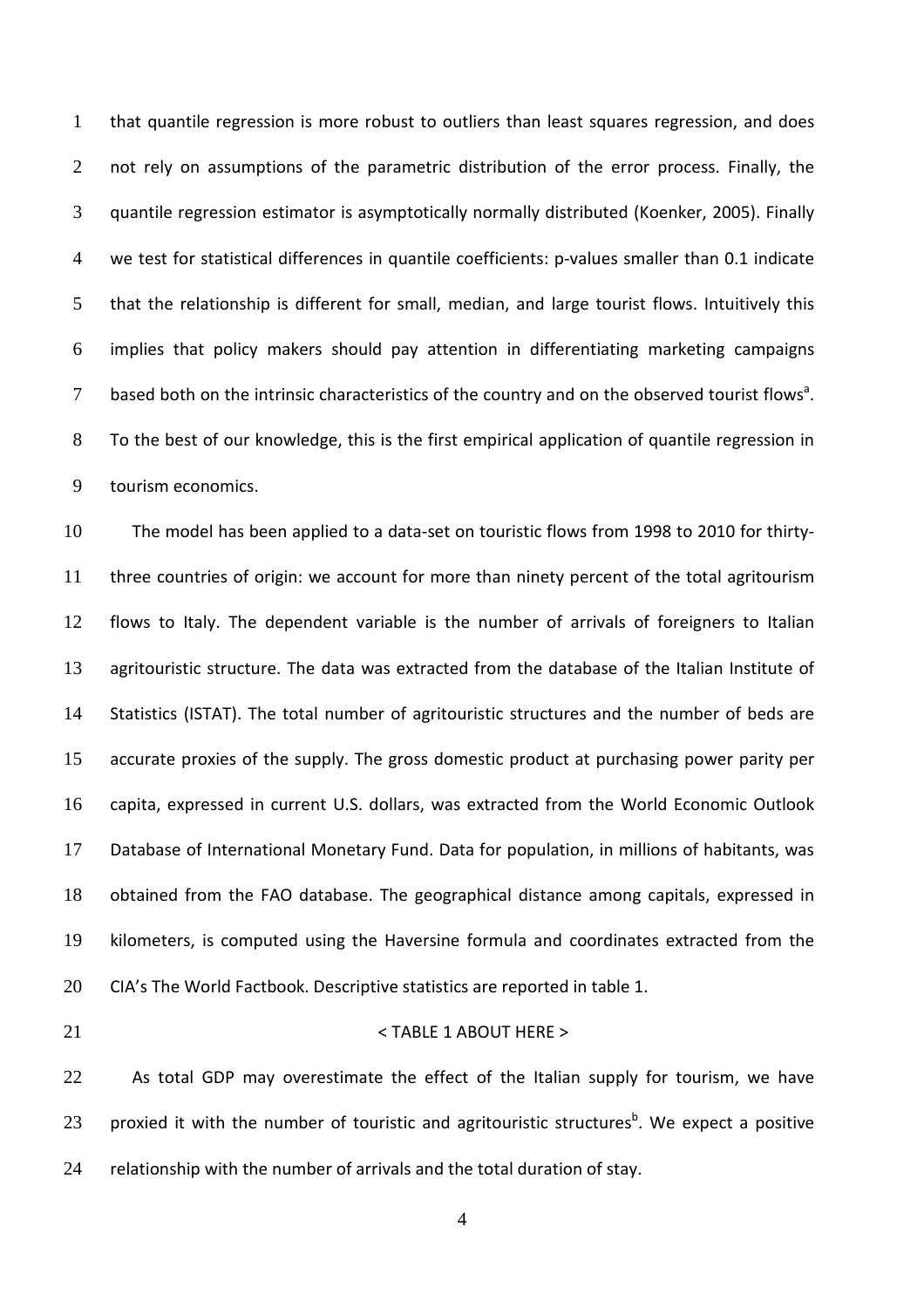On the demand side, the countries of origin's purchasing capacity have been proxied by per capita GDP at PPP, while the effect of the economy size is captured by the total population. We expect a positive sign for both determinants. The expected signs of the variables "Rurality" and "Agricultual-Pop" may be ambiguous. In line with Santeramo (2015), we expect negative relationships: the higher the percentage of population living in rural areas, and working in agricultural sector, the lower the demand for agritourism.

The geographical distance between Italy and the country of origin proxies travel costs. Although distance is the main friction to international flows (Disdier & Head, 2008), transaction costs may play a significant role: dummies on international agreements are adopted to proxy those costs. Sharing the same currency and have Schengen agreement should facilitate movements of tourists. However if and how effective are these frictions for the international demand of agritourim is an empirical question.

# *Results*

The results on the factors influencing the international demand for Italian agritourism are reported in Table 2. We present the final specification on four different dependent variables: number of arrivals and duration of stay in the general touristic sector, number of arrivals and duration of stay in agritourism.

#### < TABLE 2 ABOUT HERE >

Results show that the Italian supply is a major determinant for rural tourism (the variable is statistically significant at 1% level), but this is not generally true for tourism. Intuitively, 22 being a small share of Italy's touristic sector, demand for agritourism can be incremented by expanding the supply. Therefore, Italy should increase the proportion of its agritourism resources *vis-a-vis* the usual touristic structures in order to increase the international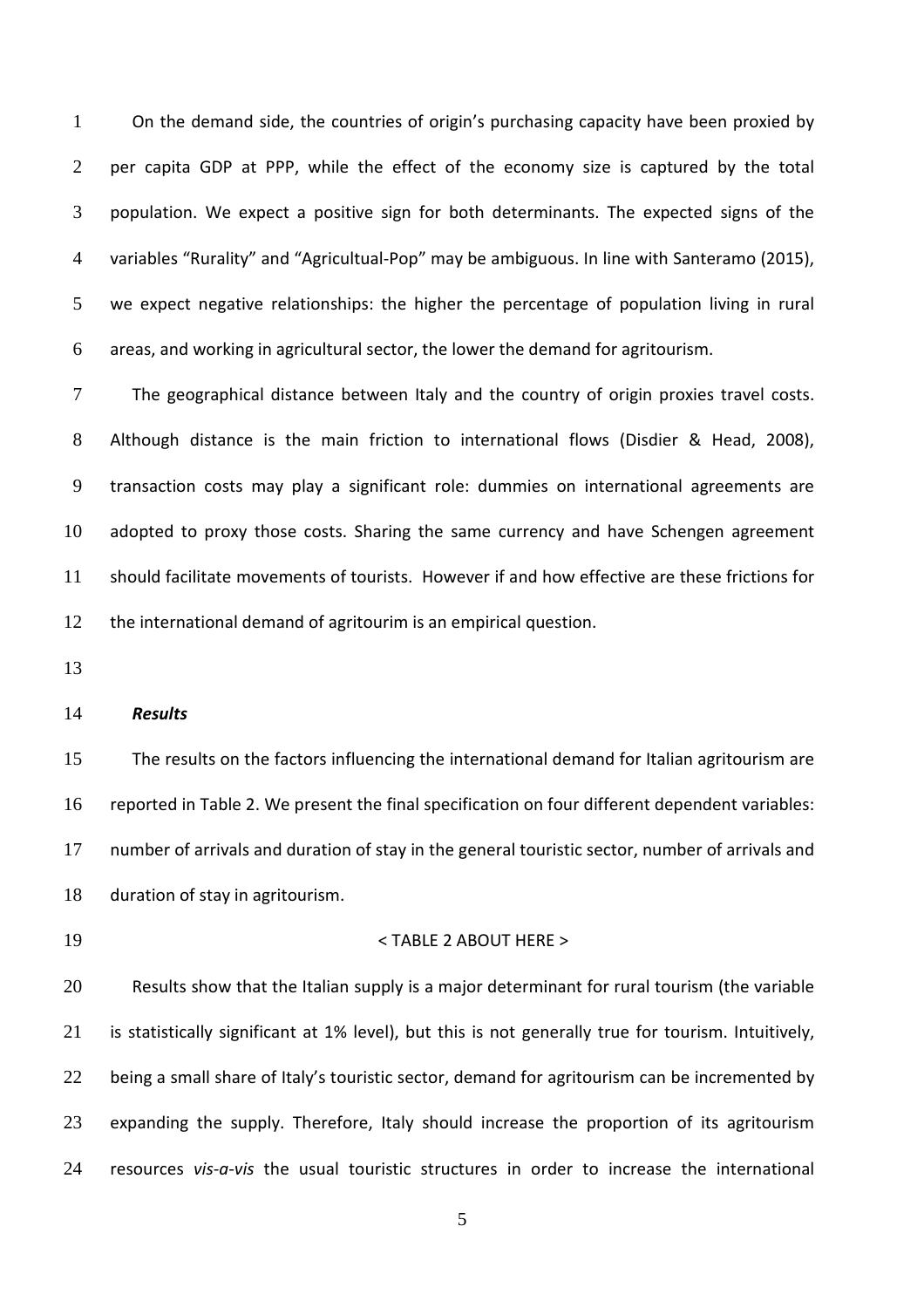demand for tourism in Italy. The results are in line with those presented in Khadaroo and 2 Seetanah (2007) who found that tourist arrivals change less than proportionally with change in number of infrastructures.

As for the demand side, all variables are statistically significant (except for "Per-capita 5 GDP" in touristic sector), but not all determinants have the same importance. We found that the richer the Countries, and the richer the tourists, the higher the demand for Italian 7 agritourism. This is not clear cut for the whole touristic sector. Moreover, the larger the population, the higher the demand for tourism in Italy will be. Our study suggests Italian entrepreneurs should expand their business by targeting populous Countries, possibly with a solid growth in income per-capita. The variables "Rurality" and "Agricultural-Pop" show that the higher the percentage of population living in rural areas (say 1% increase), and working in the agricultural sector, the lower the demand for tourism. The effect is twice as large for  $rural tourism<sup>c</sup>$ .

As for frictions, we found that "Distance" is negative and statistically significant at 1% level. Distance affects rural demand more than general demand for tourism, but is equally influential on the duration of stay. While the variable "Euro" is not statistically significant, the "Schengen agreement" has enhanced international demand for tourism.

## < TABLE 3 ABOUT HERE >

Table 3 summarizes the estimation by mean of quantile regressions. We present the 20 results obtained at three quantiles: the  $25<sup>th</sup>$  percentile, the  $50<sup>th</sup>$  percentile and the  $75<sup>th</sup>$ 21 percentile. The relationships among number of structures and agritourism and distance are 22 stronger at the median point than at different quantiles. This implies that the level of income and the travel costs are not major determinants in explaining small and large flows.

Table 3 also reports the results of the statistical tests for difference in quantile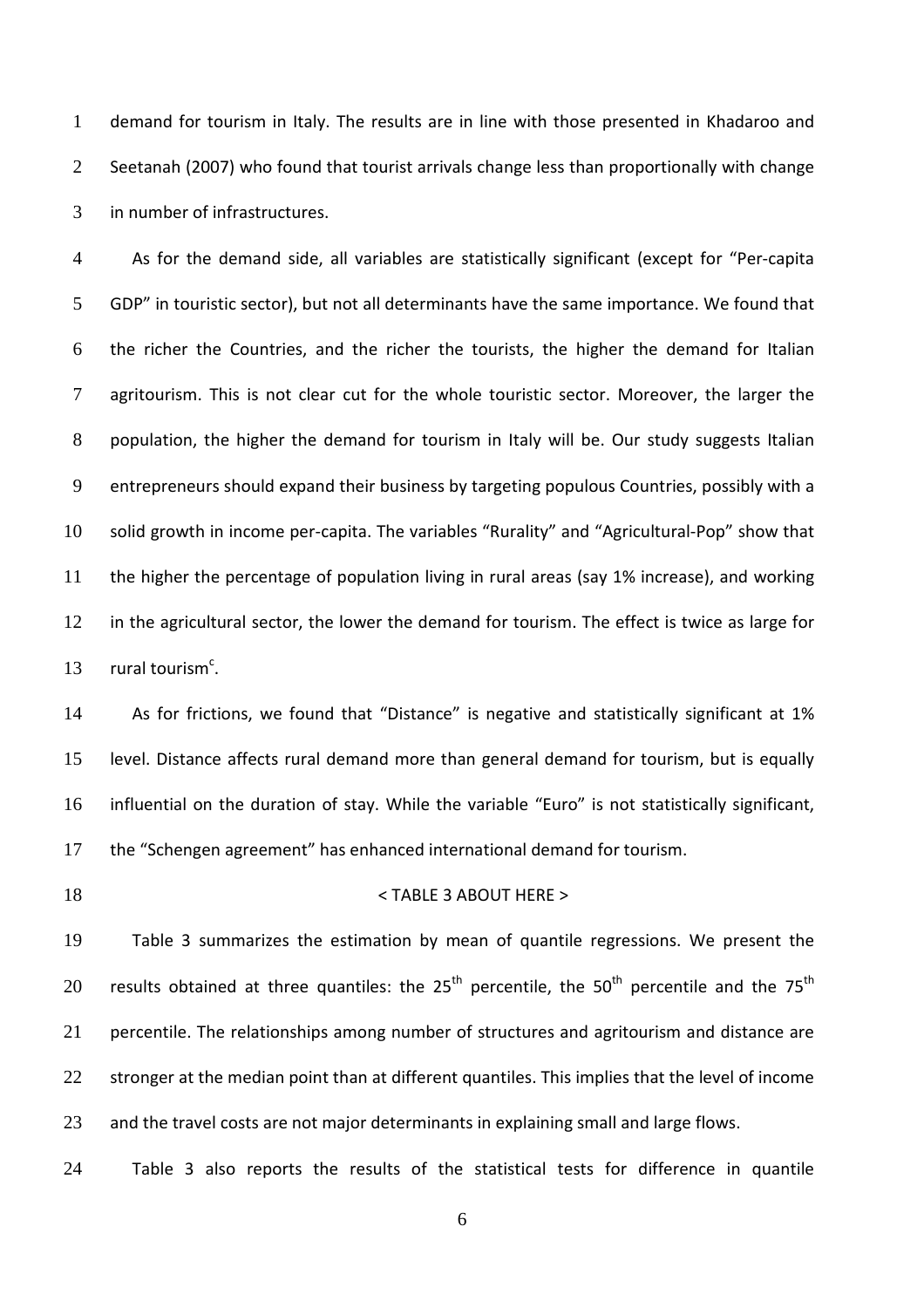coefficients. P-values smaller that 0.1 indicate that the variable has (statistically significant) 2 different influences on tourist flows. We found that the effect of distance is different for small and large flows, and the latter are less affected. The results are confirmed for the entire touristic flows as well as for agritourism. Two other results are particularly interesting. First, the expansion of agritourism supply would mainly attract visitors from Countries that are currently registering limited (and median) outgoing flows to Italy. Second, we found that the effects of "Rurality" and "Agricultural-Pop" are statistically different across quantiles: the sum of significant coefficients for the two variables at the first and third quantile is respectively equal to -0.18 and -0.25 (with -0.08 at median value). This implies that small and large incoming flows to Italian agritourism resources are substantially correlated with the degree of rurality of the country of origin, whereas this dynamic is not observed for "average" incoming flows.

## **Conclusions**

Our empirical investigation presents a novel approach to analyze tourism flows. We have explored the international demand for Italian agritourism by estimating gravity-type models through quantile regression. By testing for differences in the quantile coefficients we show how to characterize the international demand: these findings cannot be captured by standard techniques (e.g. OLS or PPML estimation) as they provide average effects.

We found that, while the touristic sector is mature in Italy, agritourism is still a supply-21 driven niche. Agritourism demand is very reactive to the GDP per capita and the Population 22 of countries of origin. In line with Khadaroo and Seetanah (2007) we found that distance is a 23 main friction to tourist flows, but its effect is different for small and large touristic flows: the latter are less affected. Reduced cultural and economic distances due to shared political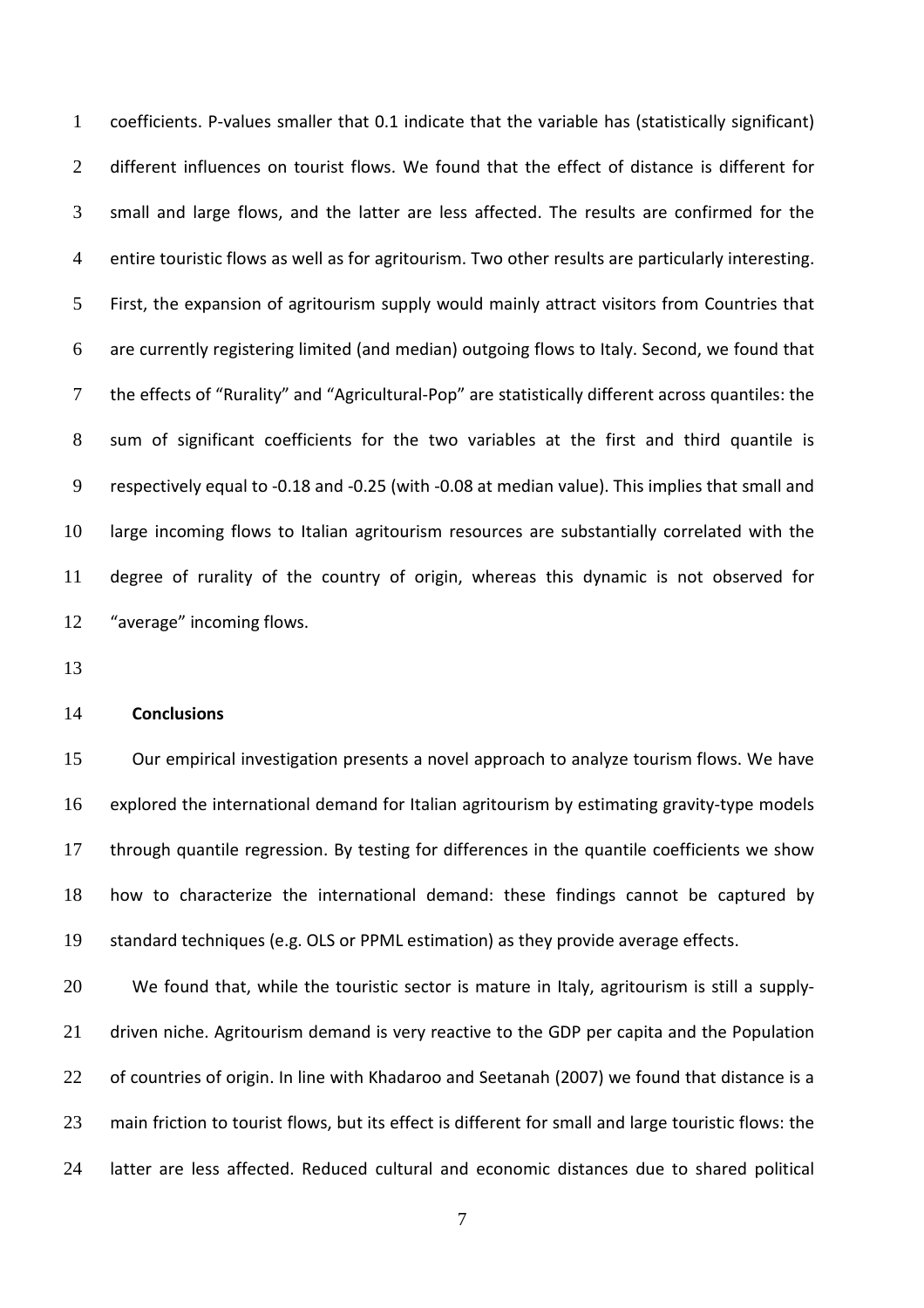agreements (e.g. Schengen agreements, or same currency) tend to facilitate tourism flows. This result is attested also in Yang and Wong (2012). We also found that the larger the urbanization the higher the probability of attracting new tourists would be.

Rural tourism industry and conventional tourism differ: while the supply of agritourism resources should be expanded, the same is not advisable for the other tourist companies; visitors from developed and highly urbanized countries are very likely to prefer agritourism, 7 and should be targeted by ad hoc marketing campaigns<sup>d</sup>.

The analysis is not exempt from limitations. First, as recently pointed by Guizzardi and Bernini (2012), underreporting is an important issue in official sources on tourism. However, while underreporting generally weakens the significance level of our estimates, the direction of causality is unaltered, and the implications we provide are still valid. Second, the use of the gravity model itself suffers from two main limitations: the gravity model is unable to take into account the effects of changes in travel costs in that they are proxied by a time-invariant variable (distance); in addition, the gravity model fails to capture out-of-average dynamics. The latter limitation has been partially overcome by mean of the quantile regression analysis, but the former limitation still applies. We add novelty to the current knowledge in tourism economics, leaving open the debate to future research.

- 
- 
- 
- 
- 
-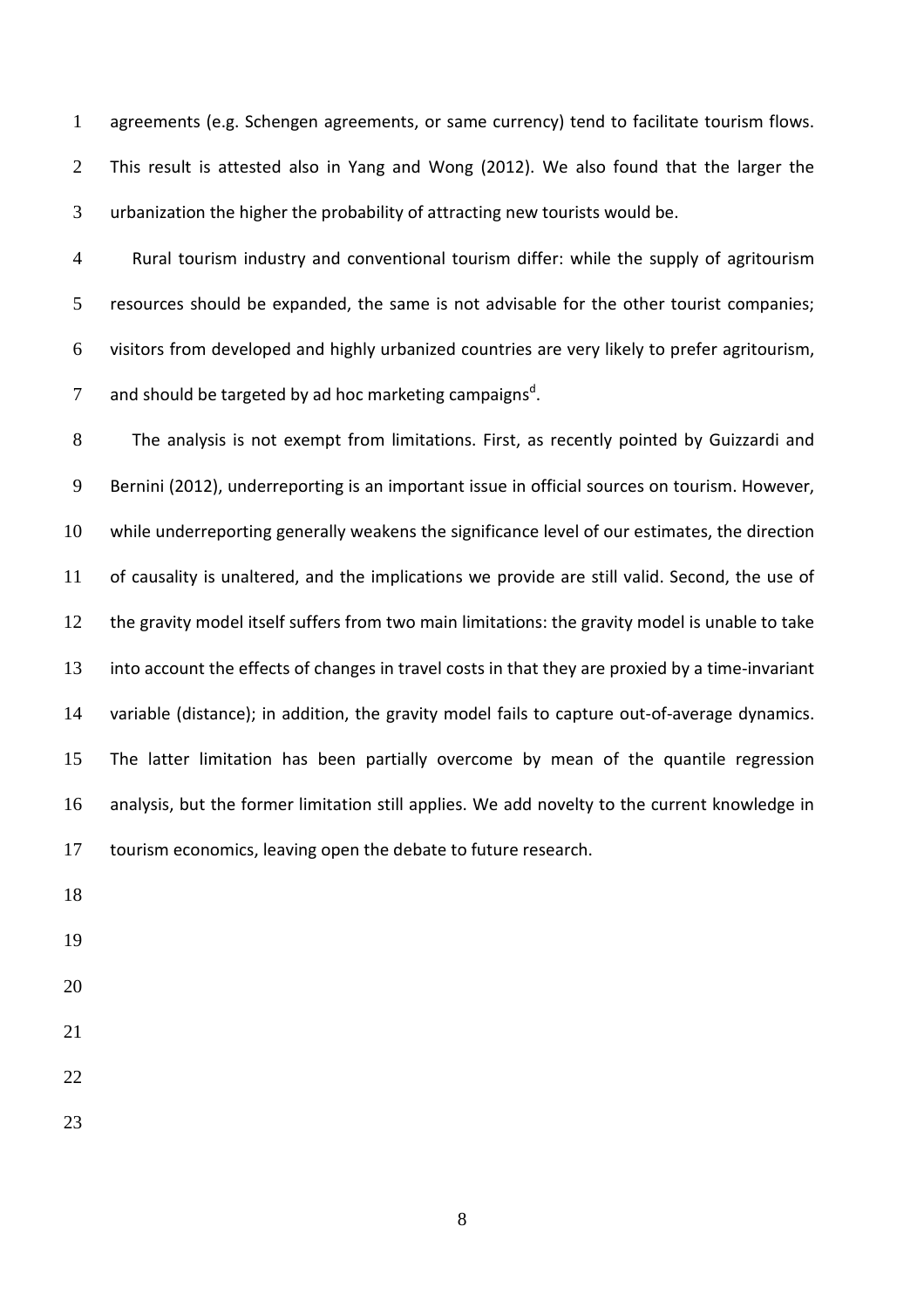#### **References**

- Barbieri C., & Mshenga P. M. (2008). The role of the firm and owner characteristics on the performance of agritourism farms. *Sociologia Ruralis*, 48(2), 166-183.
- Brown, D. (2005). Rural Tourism: An Annotated Bibliography. *Technical Report, Economic Research Service, U.S. Dept. of Agriculture*.
- Butler, R., C. Hall, & J. Jenkins. (1998). *Tourism and Recreation in Rural Areas*. New York: Wiley.
- Disdier, A. C., & Head, K. (2008). The puzzling persistence of the distance effect on bilateral trade.
- *The Review of Economics and statistics*, 90(1), 37-48.
- Fourie, J., & Santana-Gallego, M. (2011). The impact of mega-sport events on tourist arrivals. *Tourism Management*, 32(6), 1364-1370.
- Guizzardi, A., & Bernini, C. (2012). Measuring underreporting in accommodation statistics: evidence from Italy. *Current Issues in Tourism*, 15(6), 597-602.
- Hall, C.M. 2012, Spatial analysis: A critical tool for tourism geographies, pp.163-173 in Wilson (ed.)*.*
- *The Routledge Handbook of Tourism Geographies*. London: Routledge,.
- Istat (2010) Movimento dei clienti nelle strutture ricettive.
- Khadaroo, J., & Seetanah, B. (2007). Transport infrastructure and tourism development. *Annals of Tourism Research*, 34(4), 1021-1032.
- Koenker, R. (2005). Quantile regression (No. 38). Cambridge university press.
- Kožić, I. (2014). Detecting international tourism demand growth cycles. *Current Issues in Tourism*, 17(5), 397-403.
- Machado, J. A. F., & Silva, J. S. (2005). Quantiles for counts. *Journal of the American Statistical Association*, 100(472), 1226-1237.
- Massidda, C., Etzo, I., & Piras, R. (2015 forthcoming). Migration and inbound tourism: an Italian perspective. *Current Issues in Tourism*, 1-20.
- Phillip, S., Hunter, C., & Blackstock, K. (2010). A typology for defining agritourism. *Tourism Management*, 31(6), 754-758.
- Santeramo, F. G. (2015). Promoting the international demand for agritourism: empirical evidence
- from dynamic panel. *Tourism Economics*, doi: dx.doi.org/10.5367/te.2014.0397
- Salman, A.K. (2003) Estimating Tourist Demand through Cointegration Analysis: Swedish Data. *Current Issues in Tourisms*, 6(4), 323-339.
- Silva, S., & Tenreyro S. (2006). The Log of Gravity. *The Review of Economics and Statistics,* 88(4), 641- 658.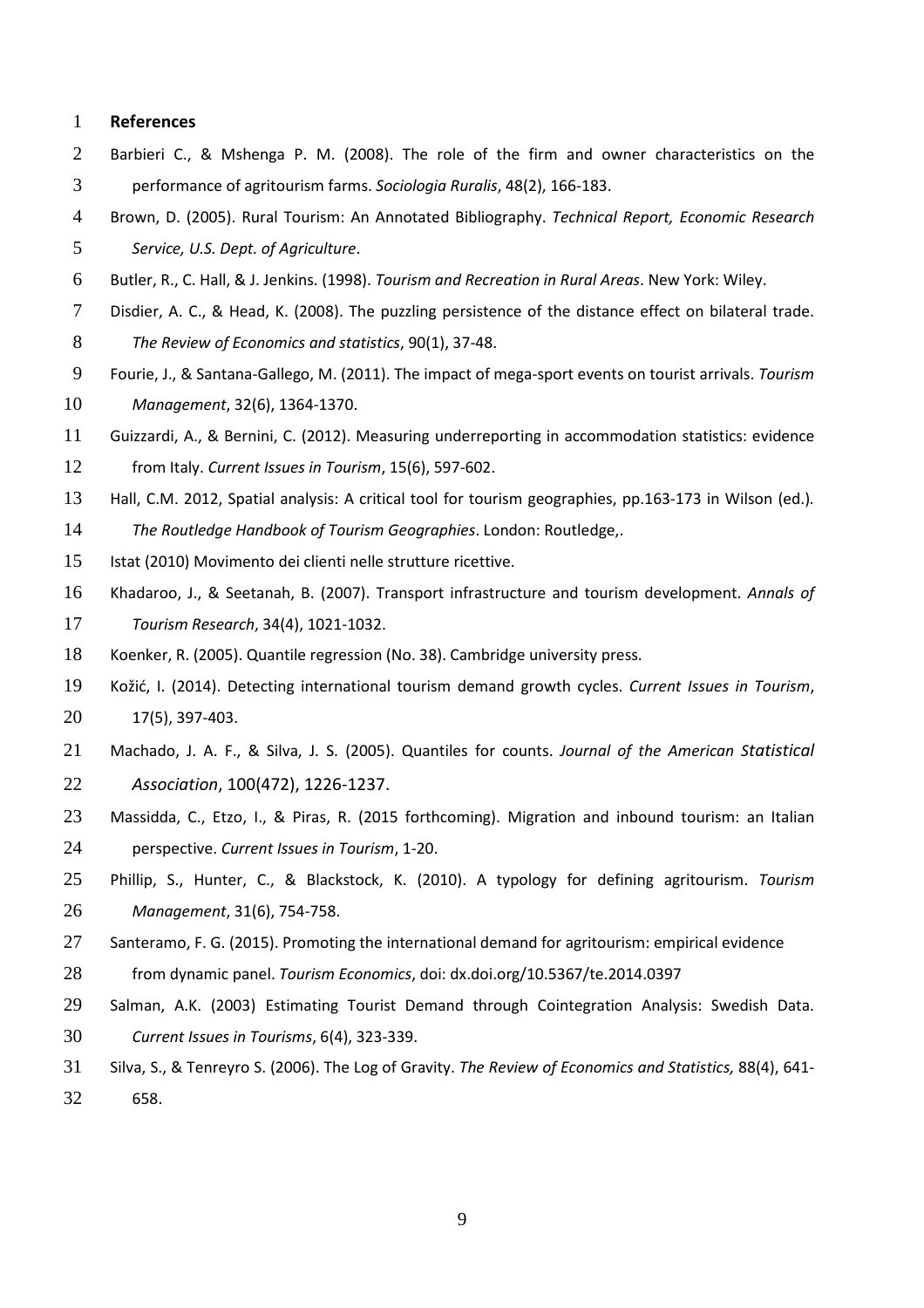- Tchetchik, A., Fleischer, A., & Finkelshtain, I. (2008). Differentiation and synergies in rural tourism:
- estimation and simulation of the Israeli market. *American journal of agricultural economics*, 90(2),
- 553-570.
- Wooldridge, J. (2002). *Econometric Analysis of Cross Section and Panel Data*. Cambridge, MA: MIT Press.
- Yang, Y., & Wong, K. K. (2012). The influence of cultural distance on China inbound tourism flows: a
- panel data gravity model approach. *Asian Geographer*, 29(1), 21-37.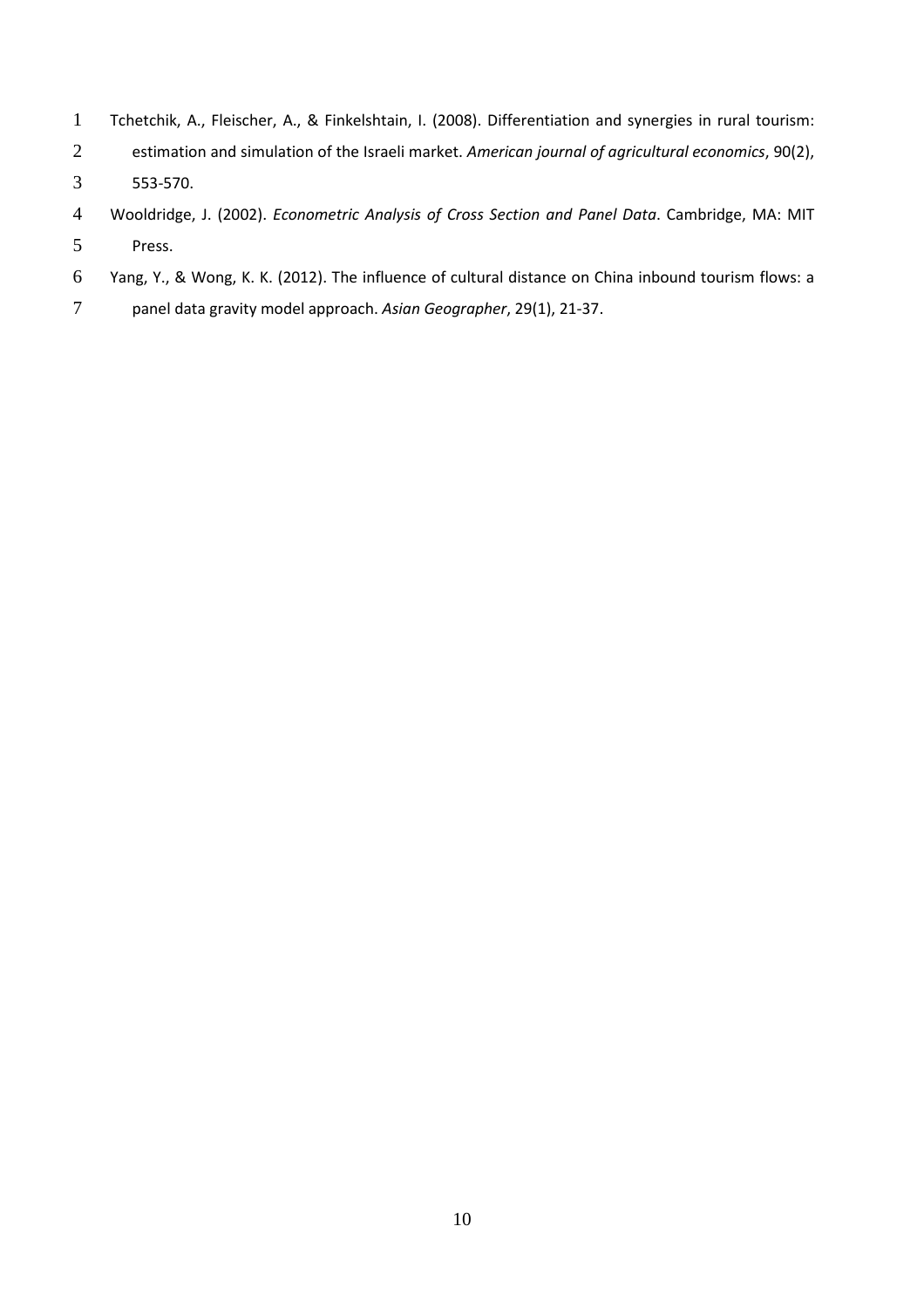| Variable name                  |                                                                                            | Mean  | Std.dev |
|--------------------------------|--------------------------------------------------------------------------------------------|-------|---------|
| Arrivals $_{it}$               | Foreign tourists in Italian structures from country j in year t (in .000 absolute value).  | 187.6 | 44.1    |
| Arrivals_ $AGR_{it}$           | Foreign tourist in Italian agritourisms from country j in year t (in .000 absolute value). | 13.4  | 37.9    |
| Per-capita GPD <sub>it</sub>   | GDP per capita (current U.S. dollars) of country j, year t                                 | 22.4  | 16.4    |
| Population $_{it}$             | Total population (in millions) of country j, year t                                        | 99.1  | 262.3   |
| $Distance_{ii}$                | The distance between Italy and country j in .000 kilometers                                | 4.2   | 4.5     |
| $Structures_{it}$              | Number of Italian touristic structures (.000) in year t                                    | 112.7 | 29.1    |
| Agritourisms $_{it}$           | Number of Italian agrituristic structures (.000) in year t                                 | 9.8   | 4.2     |
| $Euro_i$                       | 1 if country i has adopted the euro, 0 otherwise                                           | 0.30  | 0.46    |
| Schengen agreement,            | lif country j has signed Schengen agreement, 0 otherwise                                   | 0.16  | 0.37    |
| Agricultural-Pop <sub>it</sub> | Agricultural population (in percent) of country j, year t                                  | 3.6   | 7.6     |
| Rurality $_{it}$               | Agricultural population (in percent) of country j, year t                                  | 26.5  | 13.6    |

Table 1 – Definition of variables and descriptive statistics

The statistics are computed from a pooled sample.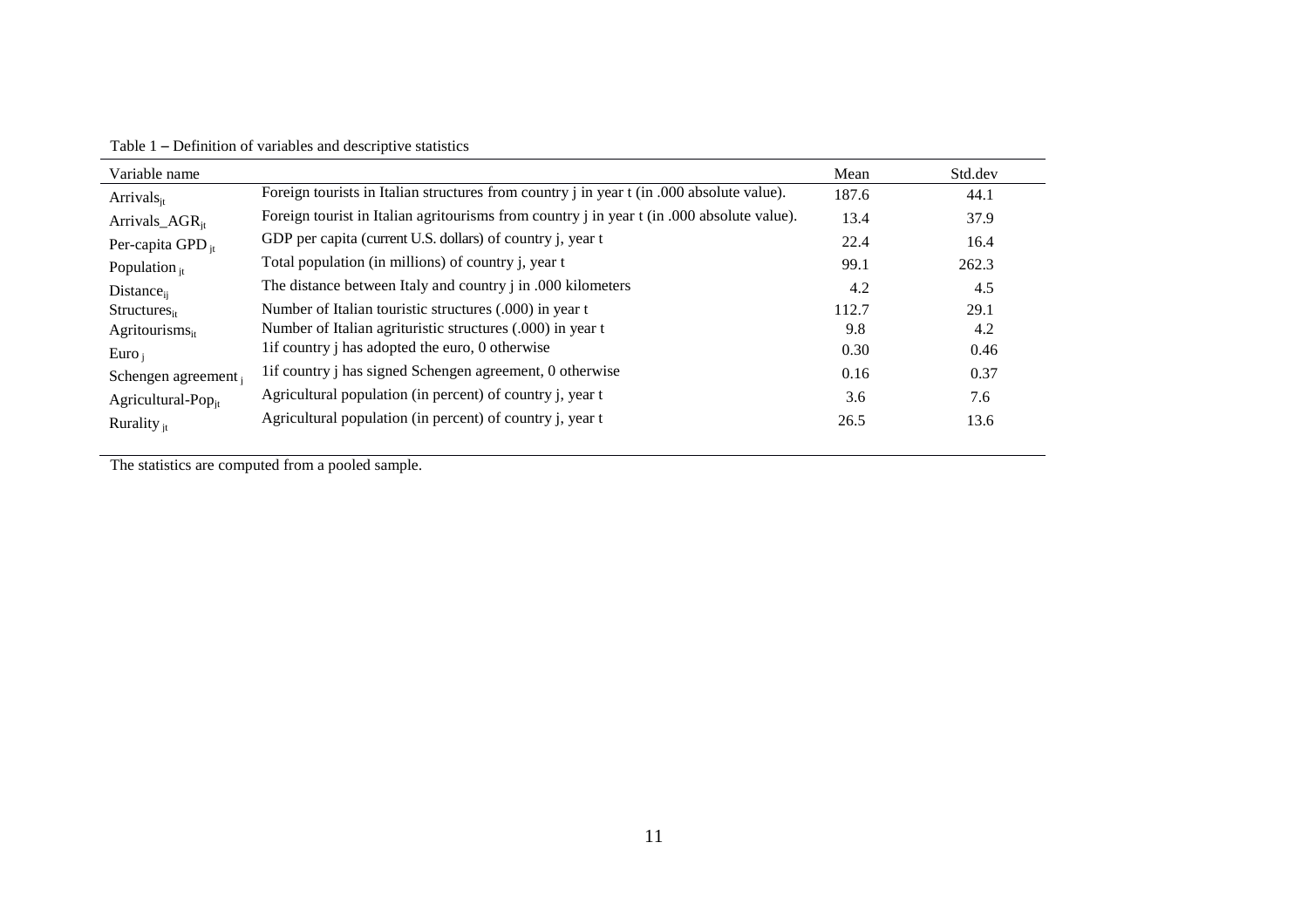|                            |              | Touristic sector | Agritouristic sector |                  |  |  |
|----------------------------|--------------|------------------|----------------------|------------------|--|--|
| Dependent variable:        | Arrivals     | Duration of stay | Arrivals             | Duration of stay |  |  |
| Supply                     |              |                  |                      |                  |  |  |
| Number of structures       | 0.027        | 0.015            |                      |                  |  |  |
|                            | (1.34)       | (0.86)           |                      |                  |  |  |
| Number of agritourism      |              |                  | 0.139                | 0.090            |  |  |
|                            |              |                  | $(6.49)$ **          | $(5.05)$ **      |  |  |
| Demand                     |              |                  |                      |                  |  |  |
| Per-capita GPD             | 0.001        | 0.000            | 0.016                | 0.011            |  |  |
|                            | (0.19)       | (0.04)           | $(2.50)*$            | $(2.06)*$        |  |  |
| Population                 | 0.062        | 0.056            | 0.077                | 0.063            |  |  |
|                            | $(13.07)$ ** | $(13.07)$ **     | $(11.15)$ **         | $(10.40)$ **     |  |  |
| Rurality                   | $-0.002$     | $-0.003$         | $-0.005$             | $-0.004$         |  |  |
|                            | $(6.02)$ **  | $(6.73)$ **      | $(9.27)$ **          | $(9.00)$ **      |  |  |
| Agriculture*Rurality       | $-0.011$     | $-0.008$         | $-0.017$             | $-0.013$         |  |  |
|                            | $(7.17)$ **  | $(6.12)$ **      | $(7.06)$ **          | $(6.62)$ **      |  |  |
| Frictions                  |              |                  |                      |                  |  |  |
| Distance                   | $-0.102$     | $-0.112$         | $-0.130$             | $-0.116$         |  |  |
|                            | $(13.28)$ ** | $(16.88)$ **     | $(11.03)$ **         | $(11.28)$ **     |  |  |
| Schengen agreement         | 0.036        | 0.030            | 0.073                | 0.058            |  |  |
|                            | $(2.92)$ **  | $(2.57)^*$       | $(3.96)$ **          | $(3.76)$ **      |  |  |
| Euro                       | 0.019        | 0.011            | 0.025                | 0.025            |  |  |
|                            | (1.50)       | (0.84)           | (1.39)               | (1.58)           |  |  |
| Constant                   | 2.294        | 2.719            | 0.963                | 1.671            |  |  |
|                            | $(9.62)$ **  | $(13.15)$ **     | $(4.34)$ **          | $(8.96)$ **      |  |  |
| $R^2$                      | 0.59         | 0.63             | 0.59                 | 0.57             |  |  |
| <i><b>Observations</b></i> | 466          | 466              | 466                  | 466              |  |  |

# Table 2 –Determinants of foreign arrivals in Italian structures

+ *p*<0.1; \* *p*<0.05; \*\* *p*<0.01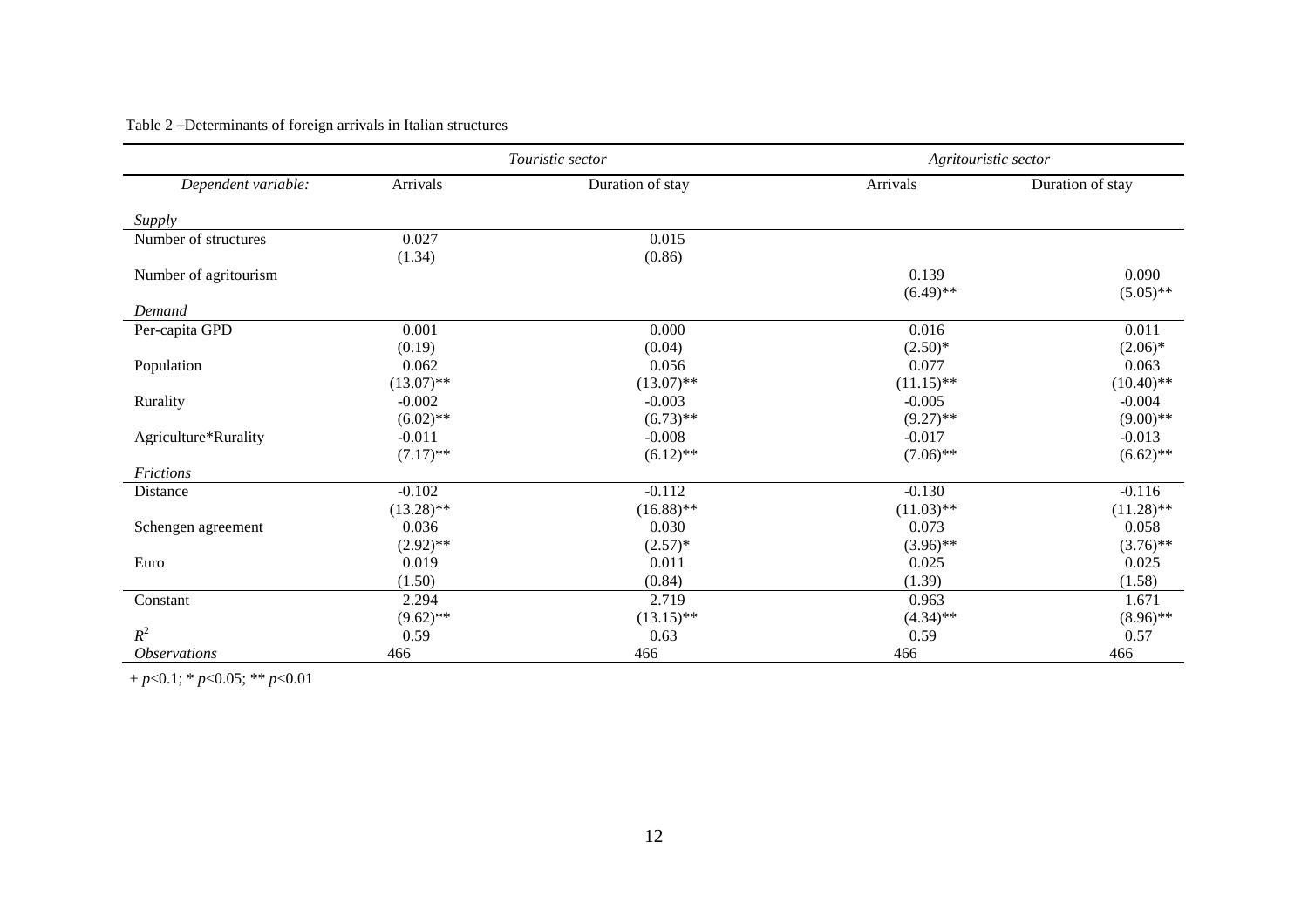|                            |              |              | Touristic sector |                        | Agritouristic sector |                |                |                        |
|----------------------------|--------------|--------------|------------------|------------------------|----------------------|----------------|----------------|------------------------|
| Dependent variable:        | Q1           | Q2           | Q <sub>3</sub>   | Test<br>$Q1 = Q2 = Q3$ | Q1                   | Q <sub>2</sub> | Q <sub>3</sub> | Test<br>$Q1 = Q2 = Q3$ |
| Supply                     |              |              |                  |                        |                      |                |                |                        |
| Number of structures       | 0.044        | 0.051        | 0.030            | P-value: 0.638         |                      |                |                |                        |
|                            | $(2.05)^*$   | $(2.13)*$    | (1.01)           |                        |                      |                |                |                        |
| Number of agritourism      |              |              |                  |                        | 0.158                | 0.192          | 0.116          | P-value: 0.062         |
|                            |              |              |                  |                        | $(5.41)$ **          | $(6.06)$ **    | $(4.87)$ **    |                        |
| Demand                     |              |              |                  |                        |                      |                |                |                        |
| Per-capita GPD             | 0.001        | $-0.000$     | 0.009            | P-value: 0.496         | 0.023                | 0.006          | 0.032          | P-value: 0.564         |
|                            | (0.53)       | (0.03)       | $(2.17)^*$       |                        | $(4.25)$ **          | (0.68)         | $(5.96)$ **    |                        |
| Population                 | 0.067        | 0.076        | 0.054            | P-value: $0.128$       | 0.070                | 0.081          | 0.083          | P-value: 0.261         |
|                            | $(8.26)$ **  | $(13.02)$ ** | $(5.70)$ **      |                        | $(5.36)$ **          | $(6.87)$ **    | $(12.30)$ **   |                        |
| Rurality                   | $-0.003$     | $-0.002$     | $-0.004$         | P-value: $0.021$       | $-0.006$             | $-0.008$       | $-0.004$       | P-value: 0.097         |
|                            | $(6.26)$ **  | $(4.70)$ **  | $(5.35)$ **      |                        | $(8.67)$ **          | $(7.29)$ **    | $(3.99)$ **    |                        |
| Agriculture*Rurality       | $-0.009$     | $-0.013$     | $-0.006$         | P-value: 0.022         | $-0.012$             | $-0.005$       | $-0.021$       | P-value: $0.001$       |
|                            | $(4.18)$ **  | $(4.28)$ **  | $(2.38)^*$       |                        | $(4.04)$ **          | (1.15)         | $(7.16)$ **    |                        |
| <b>Frictions</b>           |              |              |                  |                        |                      |                |                |                        |
| Distance                   | $-0.125$     | $-0.133$     | $-0.093$         | P-value: 0.028         | $-0.140$             | $-0.182$       | $-0.100$       | P-value: 0.003         |
|                            | $(15.49)$ ** | $(15.52)$ ** | $(7.03)$ **      |                        | $(6.16)$ **          | $(9.96)$ **    | $(7.77)**$     |                        |
| Schengen agreement         | 0.022        | 0.026        | 0.022            | P-value: 0. 801        | 0.044                | 0.103          | 0.039          | P-value: 0.389         |
|                            | (1.28)       | (1.54)       | (1.41)           |                        | (1.53)               | $(2.84)$ **    | $(1.80) +$     |                        |
| Euro                       | $-0.011$     | $-0.005$     | 0.053            | P-value: 0.001         | $-0.018$             | $-0.003$       | 0.045          | P-value: $0.150$       |
|                            | (0.69)       | (0.30)       | $(3.59)$ **      |                        | (0.62)               | (0.09)         | $(2.14)^*$     |                        |
| Constant                   | 2.231        | 2.106        | 2.277            |                        | 0.907                | 0.876          | 0.798          |                        |
|                            | $(9.05)$ **  | $(6.59)$ **  | $(6.39)$ **      |                        | $(2.98)$ **          | $(2.93)$ **    | $(3.56)$ **    |                        |
| <i><b>Observations</b></i> | 466          | 466          | 466              |                        | 466                  | 466            | 466            |                        |

Table 3 – Quantile regression of determinants on arrivals of foreign visitors in Italian structures

+ *p*<0.1; \* *p*<0.05; \*\* *p*<0.01